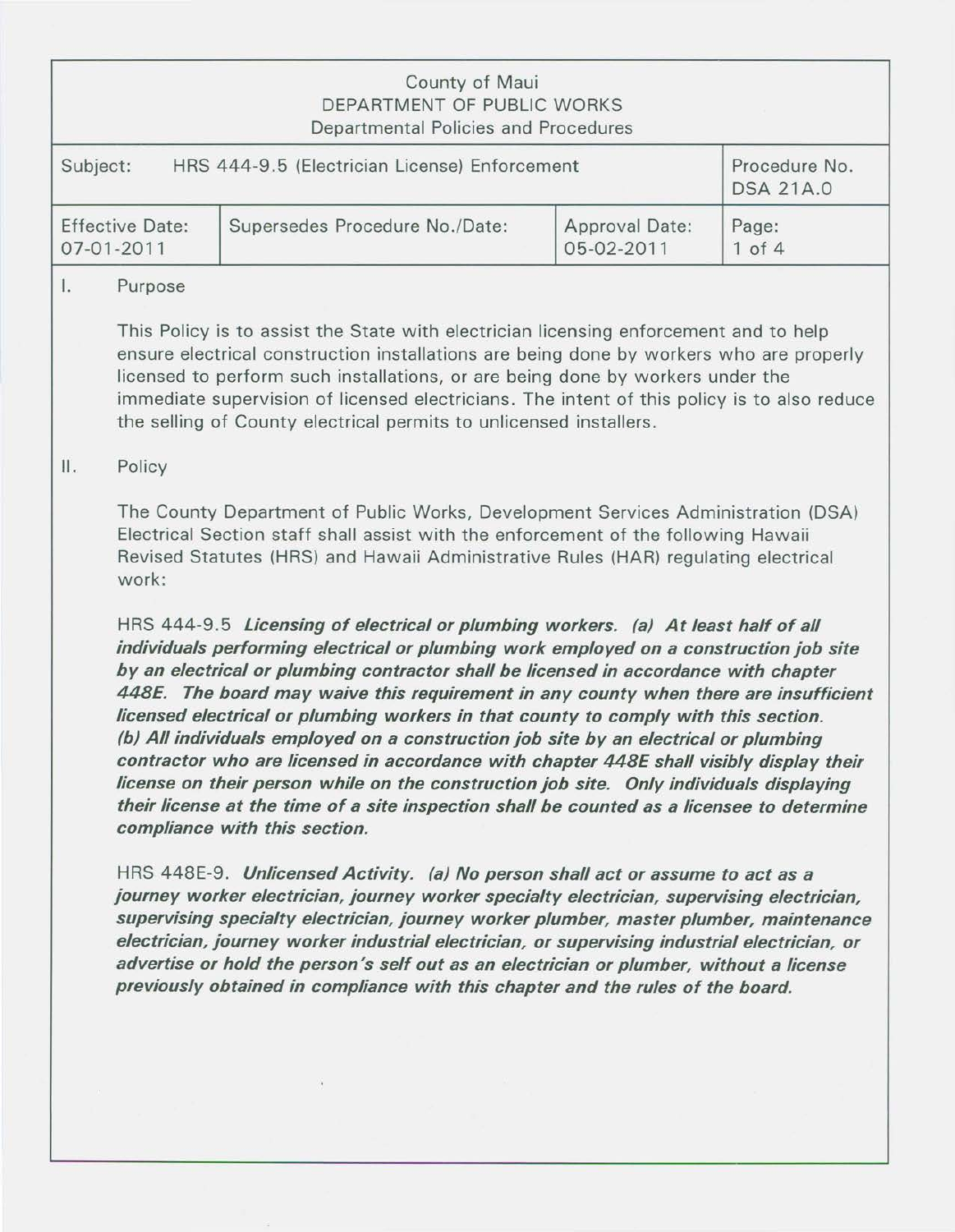| County of Maui<br>DEPARTMENT OF PUBLIC WORKS<br>Departmental Policies and Procedures |                                |                |                  |  |  |  |
|--------------------------------------------------------------------------------------|--------------------------------|----------------|------------------|--|--|--|
| HRS 444-9.5 (Electrician License) Enforcement                                        |                                |                | Procedure No.    |  |  |  |
| Subject:                                                                             |                                |                | <b>DSA 21A.0</b> |  |  |  |
| <b>Effective Date:</b>                                                               | Supersedes Procedure No./Date: | Approval Date: | Page:            |  |  |  |
| 07-01-2011                                                                           |                                | 05-02-2011     | $2$ of $4$       |  |  |  |

#### II. Policy (continued)

HAR 16-80-4 (7) No electrical work shall be performed in or about buildings in the State by any person who is not licensed in any of the journey worker electrician or supervising electrician categories provided in chapter 448E, HRS; provided that such work may be performed by an apprentice, electrician's helper, or other unlicensed person so long as such work is performed under the supervision and within the scope of a person licensed in any of the journey worker electrician or supervising electrician categories provided in chapter 448E, HRS and provided further that while under supervision, the licensee: (A) Oversees, reviews, and is responsible for such electrical work; and (B) Is physically present and available at the project site at all times during which the electrical work is being performed by the apprentice, electrician's helper, or other unlicensed person;

#### HAR 16-80-3 Definitions.

"Electrical work" means the installation, alteration, reconstruction, or repair of electrical wiring.

"Electrical wiring" means any electrical conductor, material, device, fitting, apparatus, appliance, fixture, or equipment, constituting a part of or connected to any electrical installation attached or fastened to any building, structure, or premises and which installation or portion thereof is designed, intended or used to generate, transmit, transform, or utilize electrical energy within the scope and purpose of the National Electrical Code, as adopted by each county.

#### Ill. Procedure

- A. DSA Electrical Section shall send out a notice to all Electrical Contractors with active County electrical permits, informing them of the HRS Chapter 444 and Chapter 448E electrician licensing requirements, and the effective date of the procedures set forth herein. The effective date shall allow electrical contractors time to obtain electrician badges or identification tags.
- B. Upon the effective date, all County electrical permit applications will require the licensed electrician's name with their electrician license number to be identified on the Electrical Permit Application.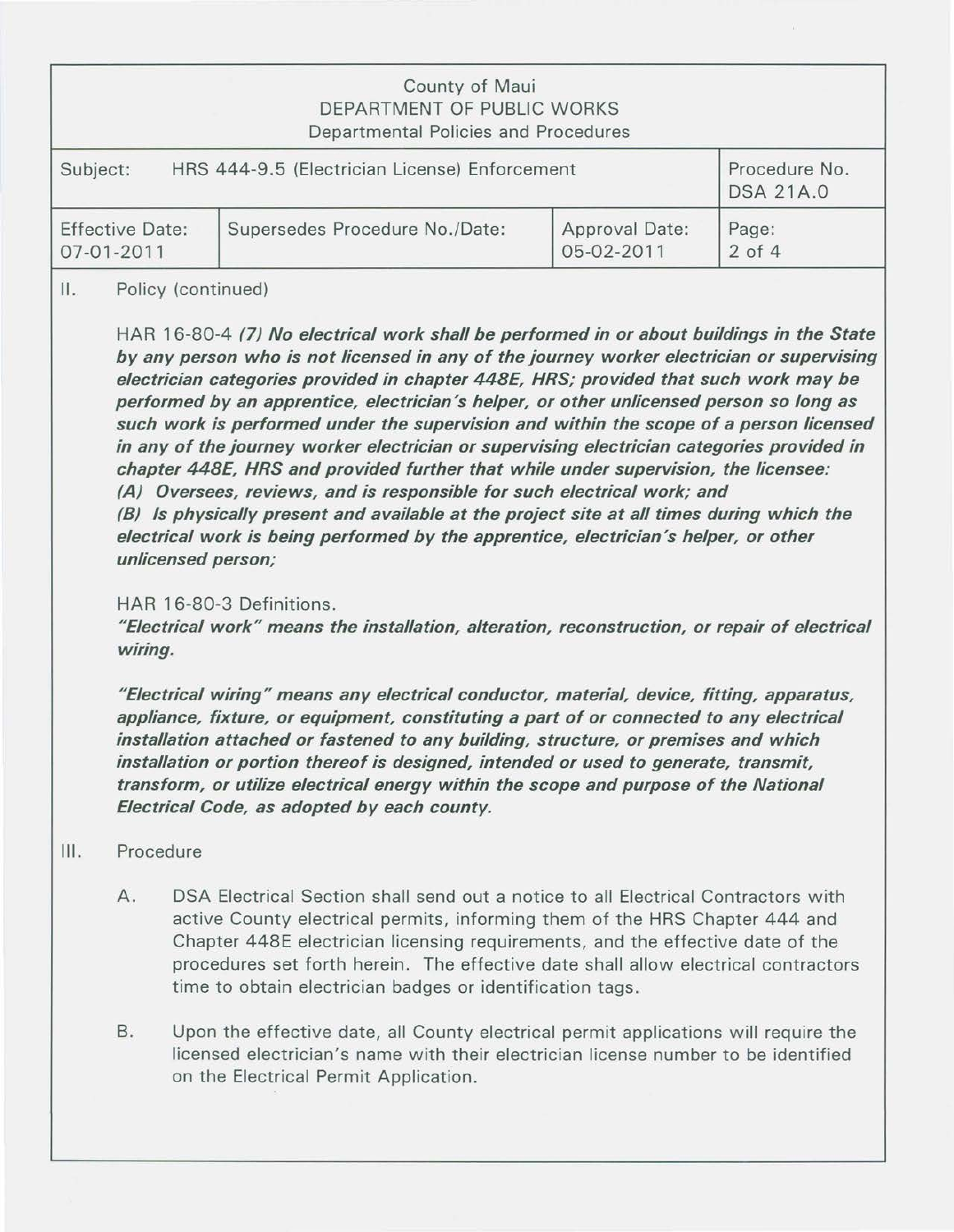# County of Maui DEPARTMENT OF PUBLIC WORKS Departmental Policies and Procedures

| Subject:               | HRS 444-9.5 (Electrician License) Enforcement |                | Procedure No.<br><b>DSA 21A.0</b> |
|------------------------|-----------------------------------------------|----------------|-----------------------------------|
| <b>Effective Date:</b> | Supersedes Procedure No./Date:                | Approval Date: | Page:                             |
| $07 - 01 - 2011$       |                                               | 05-02-2011     | 3 of 4                            |

## Ill. Procedure (continued)

C. During construction site inspections, County electrical inspectors shall randomly check individuals observed performing electrical work for license identification. Electrician license names and numbers shall be verified with the State of Hawaii Department of Commerce and Consumer Affairs, Professional and Vocational Licensing Division (DCCA/PVL) website.

Workers with false or expired electrician badges or identification tags shall be reported to the State Regulated Industries Complaints Office (RICO), along with the Electrical Contractor they work for.

- D. County electrical inspectors shall determine if an unlicensed worker is being supervised by a licensed electrician in accordance with HAR 16-80-4 (7) . If an unlicensed worker is found to be working without the supervision of a licensed electrician, the Contractor shall be sent a Warning letter for the  $1<sup>st</sup>$  occurrence. A copy of the warning letter will be sent to RICO for informational purposes.
- E. When installations fail inspection due to poor workmanship, or lack of adequate code knowledge, or when the County electrical inspector observes electrical work being done by unlicensed workers without supervision, the County electrical inspector shall request the licensed electrician on the permit record, to be present on-site for the next inspection. Failure by the licensed electrician to appear when requested shall result in failure of the inspection.
- F. Upon finding a  $2^{nd}$  occurrence by a contractor for using unsupervised and unlicensed electrical workers, DSA Electrical Section shall submit a formal request to RICO to investigate the Contractor.
- G. Upon finding a  $3<sup>rd</sup>$  occurrence by the Contractor for using unsupervised and unlicensed electrical workers, DSA Electrical Section shall stop issuing the Contractor any more Electrical permits and shall stop conducting any more site inspections for the Contractor's existing permits, until the County's concerns regarding non-compliance with State statues and rules regulating electrician licensing have been appropriately addressed.